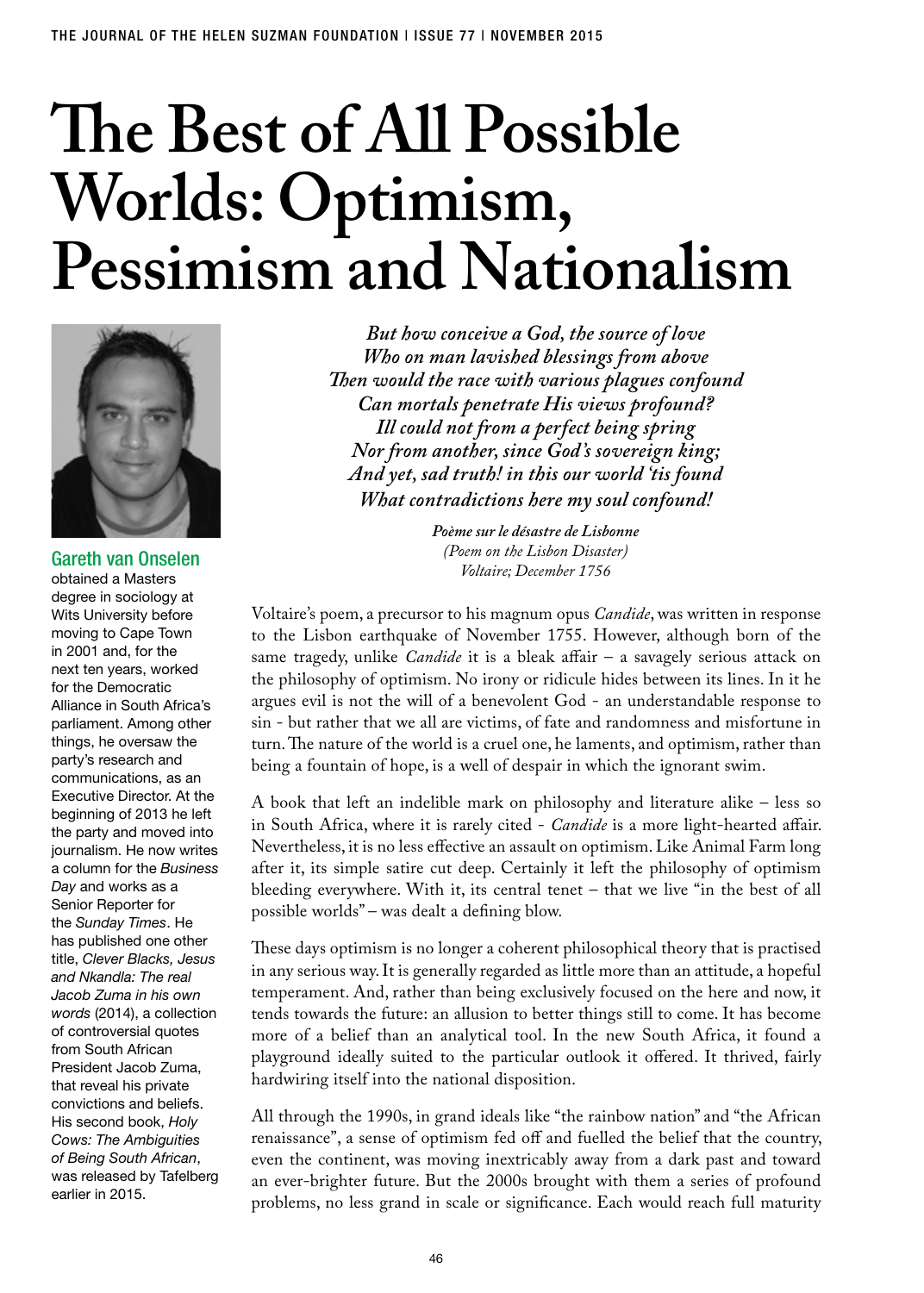in the 2010s. As a result, today the increasingly prevalent assumption is that the country's once bright future is now at serious risk of having its guiding light snuffed out completely.

At the centre of this shift in the national mood sits the African National Congress. Politics suffers a somewhat schizophrenic relationship with optimism. One the one hand, any political party needs to advocate for a better tomorrow if it is to successfully enthuse voters; on the other hand, a party must be able to defend its record and make a case that, as a result of its influence, we do indeed live in the best of all possible worlds. Nationalistic thought, however, particularly when practised by a revolutionary movement, has one additional obstacle it must surmount. To be convincing, it needs to instil a sense of inevitability; for if it is a pure and unadulterated

*The parallels between the ANC's conception of itself and philosophy of optimism Voltaire was so critical of, are more explicit than you might think. For one, the party believes it is indeed some kind of benevolent, divine force for good. It is a religious metaphor it does not just indulge but actively encourages.* 

extension of the will of the people, it cannot ever be anything but successful. Were it otherwise, the people themselves would be wrong and its own *raison d'etre*  rendered inherently contradictory.

The parallels between the ANC's conception of itself and philosophy of optimism Voltaire was so critical of, are more explicit than you might think. For one, the party believes it is indeed some kind of benevolent, divine force for good. It is a religious metaphor it does not just indulge but actively encourages.

"The organisation is Biblical in every respect", ANC secretary-general Gwede Mantashe has said, "The number three is very important, as is the number 12. Jesus had 12 disciples and in its first 100 years the ANC has had 12 presidents. We also had our own Moses. In 1993, a week after the assassination of Chris Hani, Oliver Tambo died; it was after that, in 1994, that Nelson Mandela led us through the river."

Whether or not Mandela made it to the other side is still up for debate. At least, outside the ANC it is. Inside the party, a different universe of delusion exists. Look at it from a distance and the ANC has created an impenetrable bubble, inside of which 70% of news is good and its performance has been stellar on every conceivable front, regardless of the problems it has created. Thus, it has a good story to tell. Critical introspection, that is, the ability to question not just one's behaviour but firmly held beliefs, is not easy for any political party. They are fundamental beasts. But, for the ANC, the belief has become the lens through which everything is interrogated and, inevitably, it shows only progress.

As the idea of optimism has evolved over time, it has developed a number of adjuncts, "blind" optimism being one of the more common. But it is redundant if you believe this world is the best of all possible worlds. The idea is already absolutist.

It has been a painful process for the ANC, watching its bubble shrink over time. There was an extended period when it engulfed much of South Africa within it.

James Myburgh has written of the Panglossian South African mood during Thabo Mbeki's tenure, a period in which the former President was able to feed, vampirelike off the seemingly limitless good will he had inherited. He says: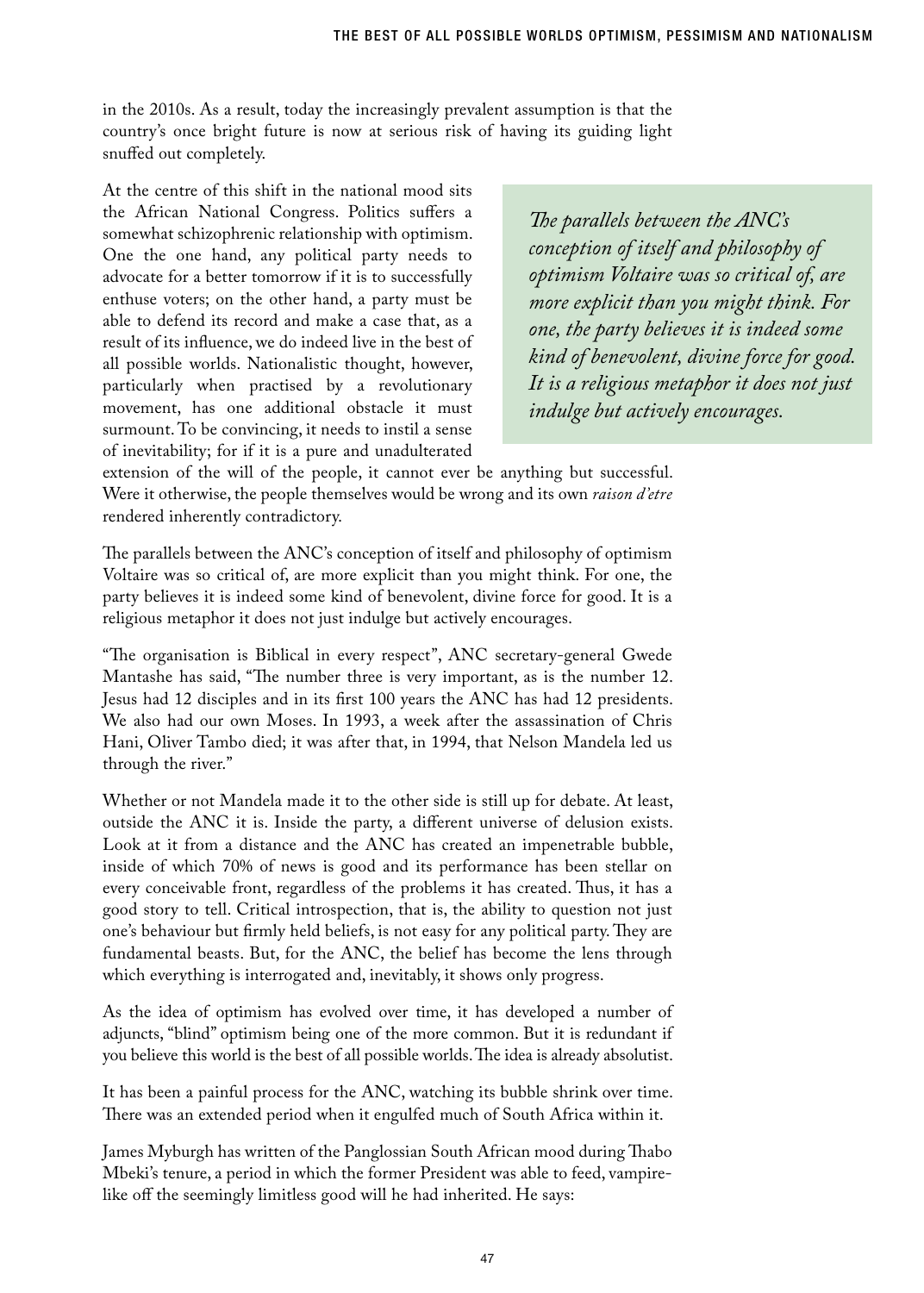

"Whatever the ANC of Mbeki did was for the best. We lived in the best of all possible countries, with the best of all possible leaders, surrounded by the best of all possible advisors, pursuing the best of all possible policies, with the best of all possible constitutions, overseen by the best of all possible courts."

*They wander the streets, these apologists, their emotional baggage in tow, directionless. Many of the old party faithful, from Trevor Manuel to the late Kader Asmal, seem to suffer a similar crisis of conscience. What contradictions here my soul confound.*

But that is no longer the case. The current Zeitgeist would have it we live in the worst of countries, with the worst leaders, surrounded by the worst advisors, pursing the worst policies. Only the constitution and, to a lesser degree, the courts, have been exempt. The Constitution can still be said to resonate with some small amount of optimism; although the assault on it, as a compact that betrayed rather than liberated, is starting to find an increasingly enthusiastic audience.

Among certain left-leaning liberals, so quick to hitch their moral bandwagon to the ANC of Mbeki, so

quick to detach it when the road became more treacherous, this shrinking has produced a cohort of modern day apologetics. The ANC has problems, they argue, "challenges", but its soul remains pure and our goal is to aid and to understand, to help it back onto the right path so that we may once again hitch our wagons to it. They wander the streets, these apologists, their emotional baggage in tow, directionless. Many of the old party faithful, from Trevor Manuel to the late Kader Asmal, seem to suffer a similar crisis of conscience. *What contradictions here my soul confound.*

For those brave few, led by the Democratic Party (DP), who bucked the trend in the 1990s and warned that this was not the best of all possible worlds, the price was a high one: to be labelled eternal pessimists, disinterested in hope, forever animated by despair. But their wisdom is now almost universally accepted. When the DP first identified, explained and illustrated the ANC's policy of cadre deployment, in a document titled 'All Power to the Party', it was derided as McCarthyist. Today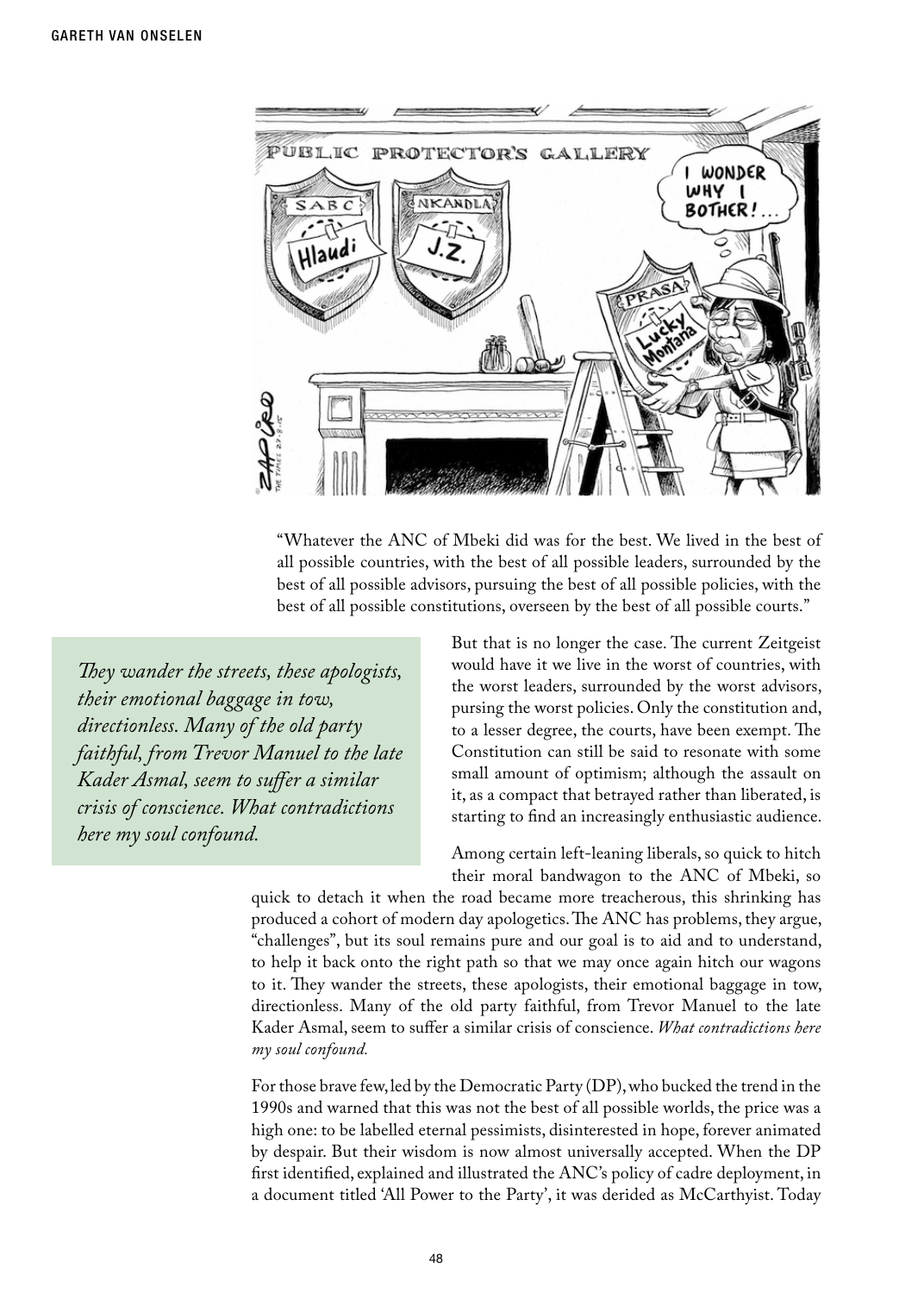that policy is a stock standard component of so much criticism aimed at the ruling party and its administration of the State.

Ironically, the Democratic Alliance (DA) has become the torchbearer for contemporary optimism. It describes a utopian South Africa in the year 2029, when ten years of DA governance will have transformed the country into a prosperous, effective modern democracy. To date it has provided no substantial policy framework in support of that vision. No doubt it will come, but it is remarkable the extent to which it is able to ride this rhetorical wave, given the depth and breadth of our collective despair. Perhaps it is because, inherent to it, is a prophecy of doom: *don't embrace our vision and the end is nigh*.

Desperately the ANC has tried to, once again, extend its bubble. It is locked into a way of attrition with the media, at whose feet it lays the blame for the majority of its bad public reputation. It seems to have made some progress too. The Independent Group now practices a kind of news-by-social work, as does the SABC. Endless stories of personal experiences, of personal truths and individual narratives designed to serve as metaphors for those sentiments no hard evidence can be found to illustrate. Yet, such is the

*Victimhood is for many a way of life. Difficulty is not something to be overcome, but to be endured; any small freedom won is a relative miracle against which every hardship can be favourably measured and endured.*

extent of the decay, even it cannot hold back the tidal wave of negativity from its front pages. You have to search long and hard to find that 70% these days.

But it is the voting public at large that is most interesting. The ANC got 62% in the last election. That, by anyone's standard is a healthy majority. Are the masses, particularly the ANC's core, rural constituency, optimistic about the future and the ANC? There doesn't appear to be much evidence for it. Service delivery protests continue to escalate, the alliance is cracking and fracturing, water, electricity and roads infrastructure crises hamper the quality of life, unemployment remains disturbingly high and corruption is particularly acute, especially at local government level, where politicians are now almost synonymous with the disease.

No, with the death of South African optimism, something else remains in its wake, a kind of prevalent fatalism. At the crux moment in the movie of the same title, Jack Nicholson asks, "is this as good as it gets?" For many the answer would seem to yes. That does not mean there isn't resentment and anger; that too is on the rise. But it pales in comparison to the emotional apathy of the acquiescent majority. The Economic Freedom Fighters, ostensibly the flag bearers for this new rage could manage just 6% in 2014. For the rest, it was business as usual.

The great divine and benevolent force for good might well have been revealed to be as ineffective as it is self-serving, but it did do one thing in its favour: in systematically denuding South Africa of hope, it revealed much about the national character. Victimhood is for many a way of life. Difficulty is not something to be overcome, but to be endured; any small freedom won is a relative miracle against which every hardship can be favourably measured and endured.

Quite what Voltaire would make of all this is an interesting question.

Many are coming to the conclusion that the ANC is not the benevolent force for good they once thought it was. That, despite freedom and a Constitution,